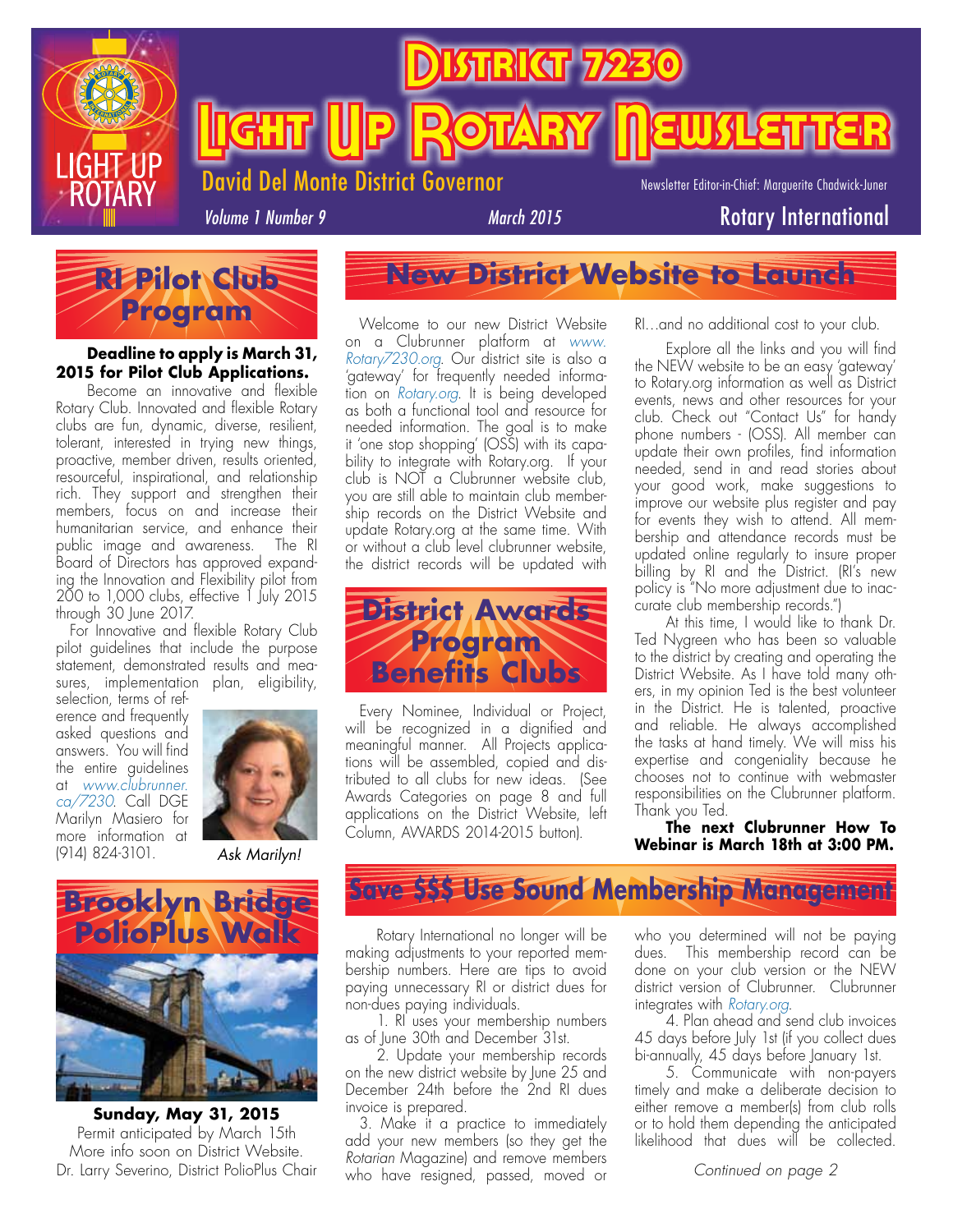# **PDG Bob Benson Passes Rotary Will Miss You Bob!**



Bob was born in Baltimore, MD, where his father was a naval officer. The family moved around the country every two to three years with one new assignment after another. Bob loved the opportunity to meet new people, adapt to different situations, and learn to be flexible in making new friends and settling into new communities and cultures.

Bob graduated from the University of North Carolina and subsequently served his Naval ROTC obligation with two years in Japan. Upon leaving the service Bob joined IBM, his only employer, where he spend the next thirty-odd years in sales both in the United States and abroad (five years in Germany).

The first contact Bob had with Rotary was through his father, who was a Rotarian for 50 years both overseas and in Carlisle, PA. His father's example installed in him the importance of public service, and in both Baltimore and Bronxville, he became involved in numerous community activities such as food delivery to AIDS patients and the Project Selection Committee of the Community Fund.

Bob joined Rotary in Bronxville in 1993 and held numerous offices both at the local and district levels. He served on the UN Committee and the District Foundation Committee.

As District Governor in 2002-2003, Bob focused on the needs of the children of South Africa. He asked each club in the district and other districts to contribute to the Friendly School Project Humanitarian Grant. The grant, which exceeded \$100K, refurbished multiple schools in the Pretoria area. The primary focus was on the Kungwini Early Learning Center. The center was begun out of necessity to help the older siblings (middle school) who were now the caretakers of their preschool brothers and sisters. The

children played outside the school as their siblings attended classes. These children had lost their parents to AIDS. The center was given a fresh coat of paint, books, computers, a stove, refrigerator and most importantly a playground. Bob was most proud that our Group Study Exchange Team was in SA at the time and were able to work hands on at the center. Bob was also able to send a container with needed school desks along with other supplies that were donated.

As PDG, Bob was part of the Bronxville Rotary Club team that implemented two matching grants to help alleviate poverty and poaching of animals around the South Luangwa National Park in Zambia. In partnership with Community Markets for Conservation, farmers were trained in beekeeping techniques, and given beehives. The honey was then purchased and packaged for sale in local markets. A video about the project can be found at url….

Bob is survived by his wife, Rotarian Doris Benson, a daughter, Sandy Hill, a son, Howard Benson, and two grandchildren, Rachel Hill and Ken Hill.

**FYI:** Bob and Doris Benson were very much involved with making a 'difference in the world.' Together they spearheaded the Comaco project in Africa for the Bronxville Rotary Club. As a tribute to Bob, and of course Doris, Andrew Stein Videography, 914-671-3760, provided the video at: *https://www.youtube.com/ watch?v=Ca2Spzv2alQ*.



*The 2nd Meeting of every Month is "Bring a guest Day." When we focus together, we always enjoy the best result.*



Non-paying members can be reinstated.

**Note:** As of January 2015, RI Dues payment rules are more stringent. Nonpayment of dues for 90 days past the due date and brief grace period will result in revocation of the club charter. Revocation means the club name is gone forever.

#### **IMPORTANT EVENTS**

**March 20-21** Saturday, Sunday PRESIDENT ELECT TRAINING **SFMINAR** 

*www.midnortheastpets.org*

**March 27 Friday** Paul Harris Luncheon *www.Clubrunner.ca/7230*

**April 24-26** Friday, Saturday, Sunday noon **VALLEY FORGE DISTRICT CONFERENCE** 

*www.DavesConference.com*

**May** Saturday DISTRICT TRAINING ASSEMBLY *www.Rotary7230.org*

**May 31 Sunday** Brooklyn Bridge Walk for POLIO PLUS *www.Rotary7230.org*

**June 13 Saturday** DG INSTALLATION DINNER Larchmont Yacht Club *www.Rotary7230.org*

**Remember, the second meeting of each month is a "Bring a Guest Meeting."**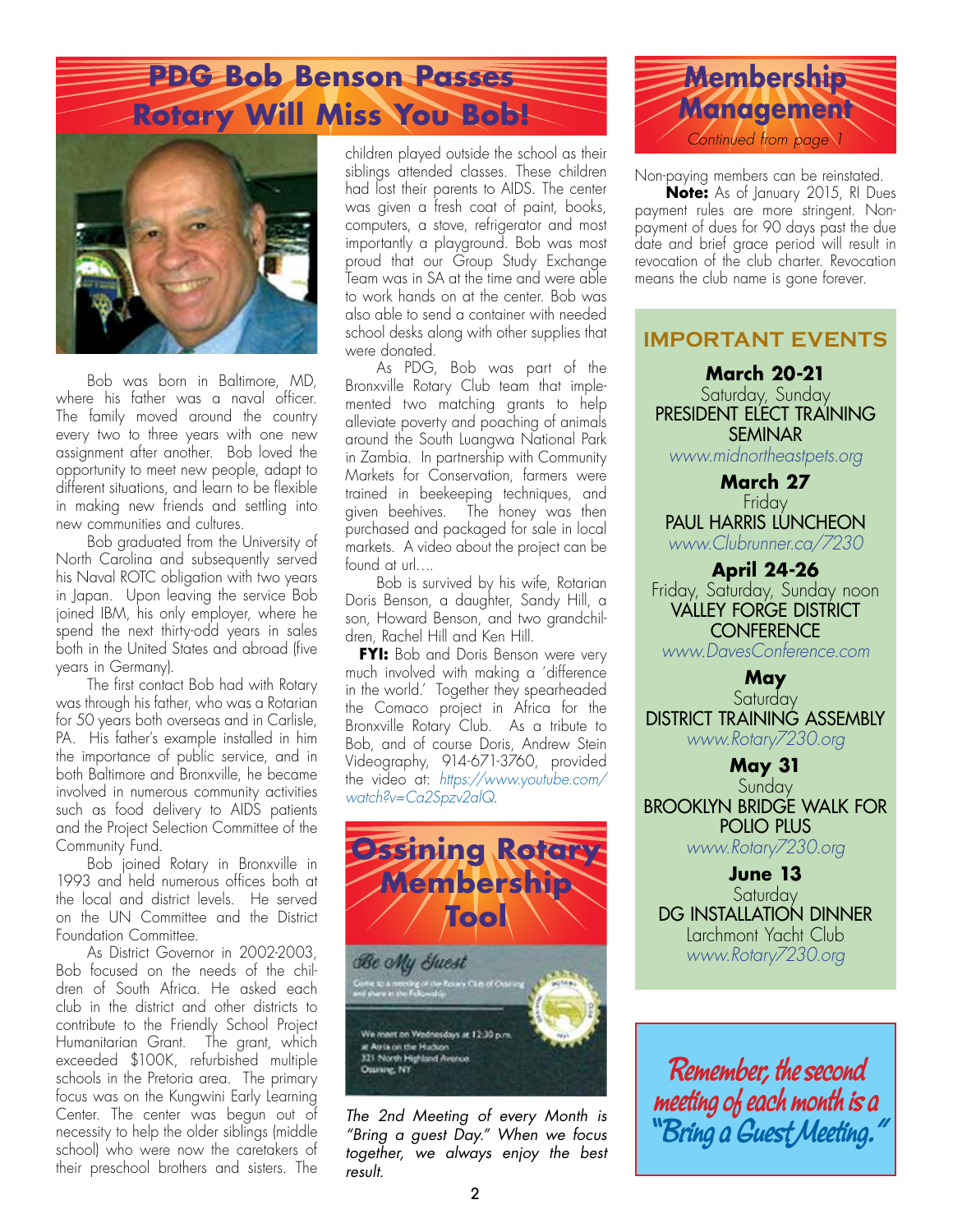## **Meet Our Presidents A Recurring Column for the District Light Up Rotary Newsletter**

#### **Geri Schwalb Yorktown Rotary Club**

Born and raised in the Bronx, I even went to college in the Bronx. Now Lehman College, I was the last graduating class from that school still named Hunter College. My senior year, during Christmas break – I got married. After graduation I became a second grade school teacher at PS 66 in Richmond Hill, Queens. How different and how much less sophisticated 7 year olds were some 50 years ago! After teaching for several years, I had my first child and opted to become a stay at home Mommy. Within two years we had a brother for daughter, Amy. When both Amy and Adam were old enough to be in school full time, Mommy embarked on her second career – I ran for political office in my home town. In 1976 I won the full time position of Town Clerk for the Town of Yorktown.

I loved the job and the flexibility of the position in terms of being able to see my childrens' school plays and after school sports activities. And finally after 7 success-



The NYC Rotary Foundation presented Debra Cantoni, Executive Director of the Miss New York Scholarship Organization a check for \$10,000. This grant will be awarded to Miss New York 2015 at this year's pageant on June 6th. Also pictured is Jillian Tapper, Miss New York 2014 and Rotarian Jim Thompson. Jim Thompson is Chair of the NYRF Foundation. Jillian spoke to the club about her focus on mentoring children as the the possibilities of life. The important message is very simple, "You can accomplish anything you want to achieve." *http://missny.org/*

ful campaigns I'd had enough, and was ready for new horizons. Having spent 14 years in that position and having interacted with almost everyone in my town, I strongly believed that becoming a realtor would be a good "fit" for me. So began my real estate career. It certainly was scarey not getting a pay check on a regular basis, but I persevered, and built my real estate career into a very profitable business.

Between work and family, I always found the time to give back to my community and when invited to a Yorktown Rotary lunch I was thrilled. The warm welcome and comradery of the group convinced me that this was a very special group of people. We are a small club, do lots of projects within our community, and serve as officers often. But the group is like an extended family and would miss it terribly *Continued on page 5*



if it weren't in my life. My biggest hope for our club is that it will grow and grow and grow, without losing its personality.

## **White Plains Rotary Feeds the Homeless**



Warm and caring hearts prevailed on Saturday, January 31st as 25 members of the Rotary Club of White Plains braved biting, bitter winds and temperature below 10° for a day of service at the Thomas H. Slater Center. Held in conjunction with One Sandwich At A Time (OSAAT) and thanks to the coordination of RCWP member Libby Hollahan, we made, served and delivered food to the homeless. We were joined by spouses and friends of Rotarians, youth from St. Christopher's and staff of the Slater Center. OSAAT, co-founded by RCWP member George Kontogiannis, was named by the Today Show as one of the 25 Inspirational Stories for 2014.



hours western of the city of Hamburg. I am attending Warwick Academy in Bermuda and I will attend High school in Germany for two more years before I graduate in 2017. I plan on studying either Global Economics and Management or Marketing after graduation.

Our Bermuda Clubs enrich their Rotary mission by utilizing the wonder Exchange Student program. Don't miss the Student Exchange Panel at the District Conference. *PS. Sandys is pronounced Sands.* 

Todd, Rebbekka and DG David.

In the Photo are President Stephen

Rebbekka says: I come from a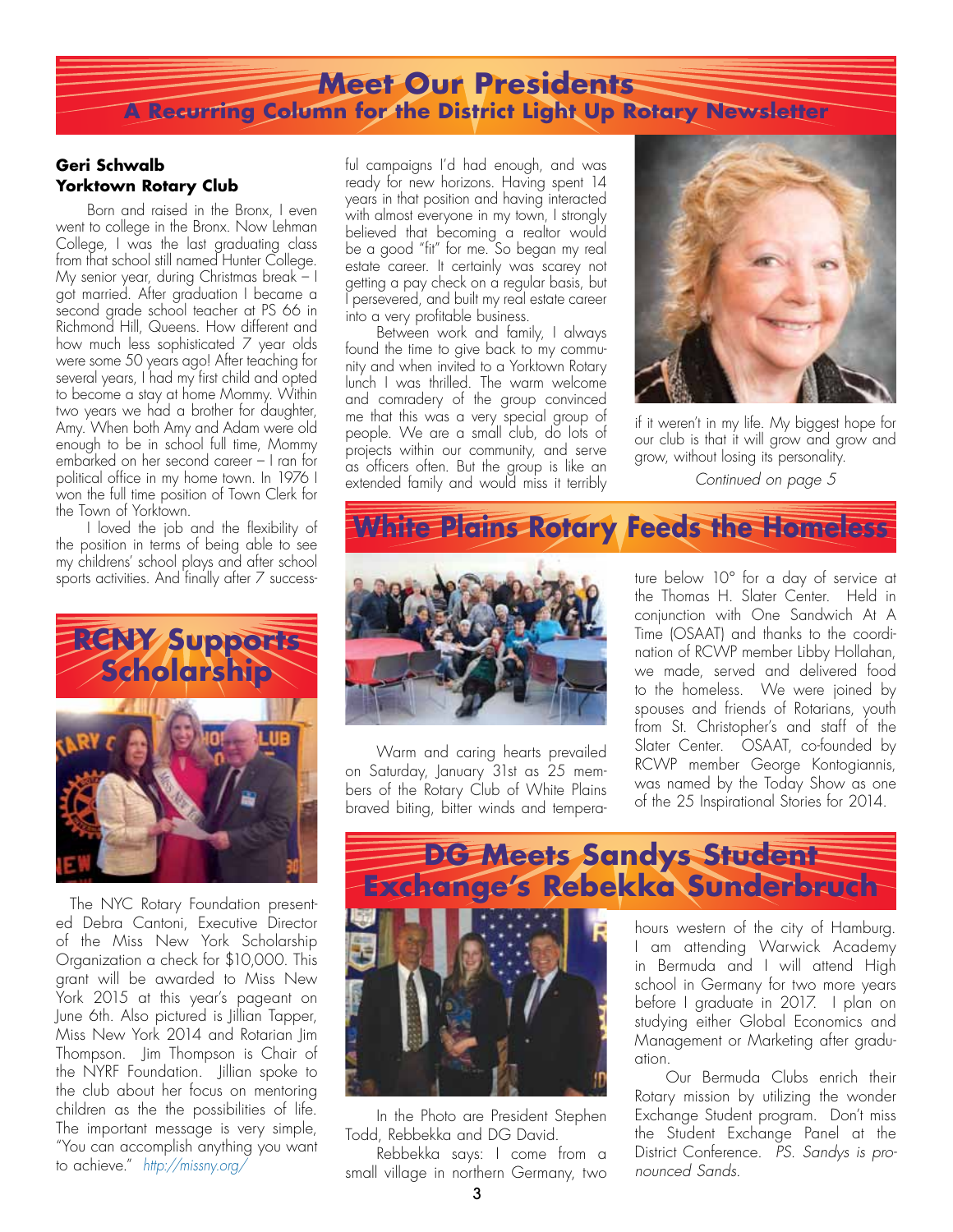# **Rotary Networking Meetings**



![](_page_3_Picture_2.jpeg)

**Attention Staten Island Rotarians!**  *Charles DiBartolo Al Lambert*

Drop into your own RMB charter meeting on the 2nd Tuesday each month at the Unicorn Diner, 2944 Victory Blvd from 8:30 to 9:30 am. Paul Harris began Rotary with a networking benefit idea. People do business with people they know and trust. RMB on Staten Island is for Rotary members only. Non Rotarians can join Rotary and participate in RMB plus all the Community Service work and social activities of Rotary.

For information call **Charles DiBartolo**, (973) 390-4719 or **Al Lambert** (718) 351- 4200 or email *Charlie.dibartolo@gmail.com*.

![](_page_3_Picture_6.jpeg)

#### *Bill Fishman*

A Rotary Networking Meeting is scheduled for Thursday, March 19, 2015 at 8 a.m. Please RSVP by March 17.

Our mission is "Promoting networking in Rotary, and promoting Rotary in the business community."

Begun in the Rotary Club of White Plains, we invite Rotarians from every Club and prospective members who a Rotarian thinks may be a good candidate for a Rotary Club. We begin and end promptly so people can get to work; cost is only \$5 and includes breakfast – great deal!

Meetings are scheduled for the third Thursday of each month at the law offices of Bill Fishman, 11 Martine Avenue, 12th Floor, White Plains, NY 10606, but please contact **Bill Fishman** at: *lwf7471@gmail. com* to confirm the time and place and for more information.

# **Learning More About Cuomo's Opportunity Agenda at a North Shore Rotary Club Meeting**

![](_page_3_Picture_13.jpeg)

After unveiling his 2015 Opportunity Agenda in his first-ever joint State of the State address/budget presentation on Wednesday, Gov. Andrew Cuomo is dispatching members of the his Cabinet to meet with various community organizations across the state to further educate them on the plan. To that end, Audrey Zibelman, chairwoman of the Public Service Commission, spoke at a meeting of the North Shore Rotary Club Thursday night at Li Greci's Staaten,

![](_page_3_Picture_15.jpeg)

*Pictured (l. to r.): Vice President Linda Murphy and President Elect Ronald Worth with newly inducted members Chris Thomas and Ester Rosamilia. New members have to wear white hats at Peekskill RC meetings and events until they accumulate enough member's signatures to request permission from the club to remove the hat. This ensures a conversation with almost all of the 80 members of the club.*

The governor's agenda encompasses many areas of interest to Staten Island residents, from education reform and student loan forgiveness, to a statewide reconciliation commission to address police/community relations.

Ms. Zibelman also addressed the governor's plans to allow for more property tax cuts and to increase the state's disaster preparedness.

Thank you to the North Shore Rotary Club and their President Christine Dehart for hosting Governor Cuomo's 2015 Opportunity Agenda. The Agenda was presented by Chairwoman Audrey Zibelman. Mrs. Zibelman is Chairwoman of the Public Service Commission. Should you have a group that is interested in hearing this presentation, please let me know.

![](_page_3_Picture_20.jpeg)

MetroNYC Rotarian, Kelly Roberts was invited to attend the 61st anniversary of World Freedom Day in Taipei, Taiwan. She emails us a photo and "I had a great trip to Taiwan. I tried my best through my contacts in Taiwan to get in touch with a Rotary meeting while in Taiwan. Gary Huang's Rotary Club is the first English speaking club in Taipei. They met at lunch on the Thursday I arrived and was unable to attend. However, I did take the photo opportunity while I was in Taipei attending World Freedom Day 2015 at the iconic Grand Hotel to snap a photo with the Rotary Metro NYC Club flag in Taiwan.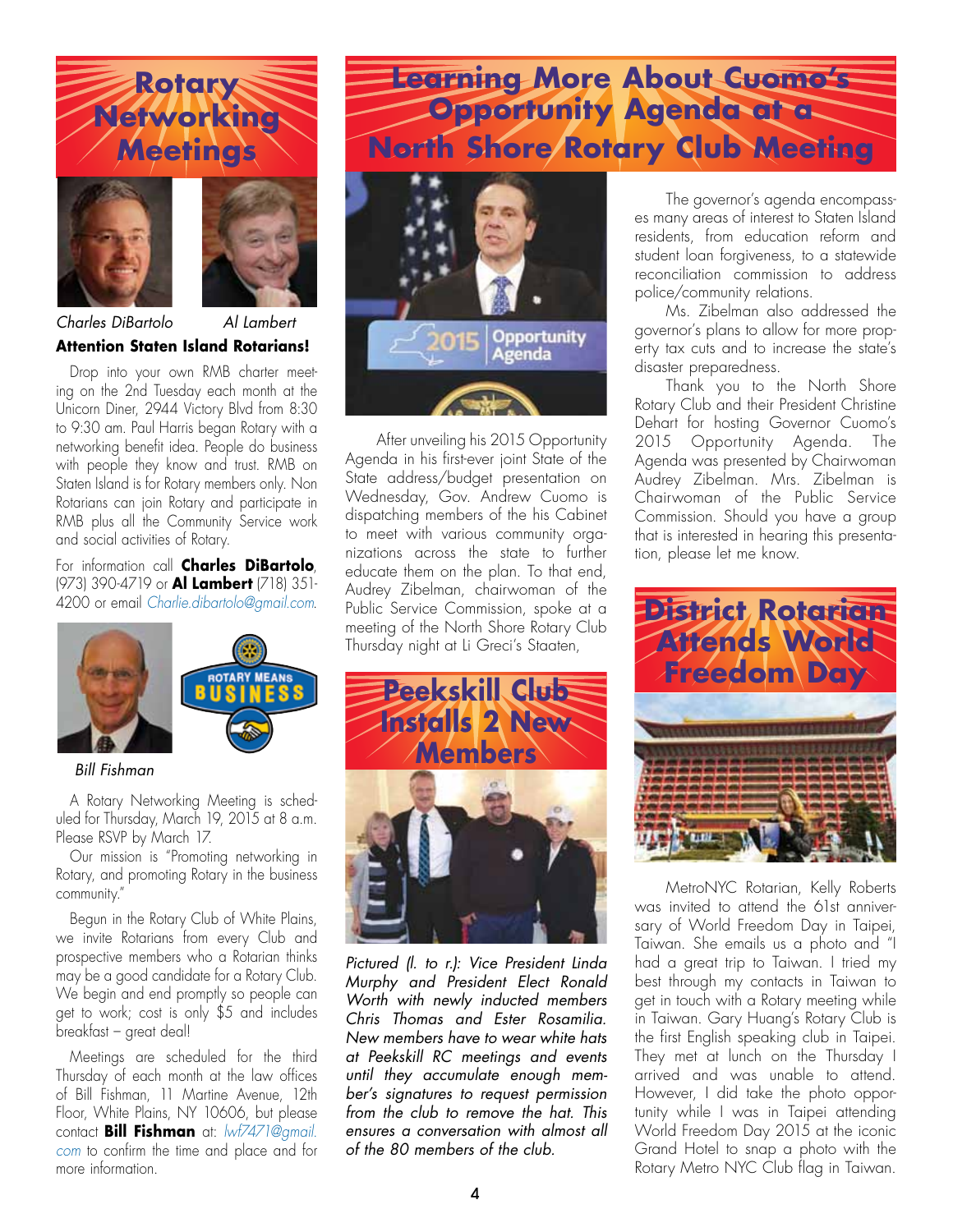## **Meet Our Presidents**

*Continued from page 3*

#### **Vito Foto, Eastchester Rotary Club**

Vito was born on June 27th, 1961 in Brooklyn, NY and lived in Brooklyn until 1972 when his family moved to Yonkers, NY. His parents owned and operated a food service business where my 2 brothers and I worked growing up.

After graduating from Sacred Heart High School in 1979, he earned a Bachelor of Science degree in Biology from Fordham University. After graduation from Fordham in 1983, Vito went to NYU and graduated in 1987 from dental school. Following dental school he did his dental residency at Mt. Sinai Hospital. In 1988, Vito opened his dental practice in Yonkers and 5 years later, moved his practice to current location on Pondfield Road. Bronxville.

Vito and his childhood sweetheart

Lisa, were married in 1987. Vito and Lisa have two children, Marc, who is 24 and a second year law student at Washington and Lee University in Lexington, VA and Amanda, 19, who is a second year student at Bucknell University in Lewisburg, PA.

When Vito is not working or serving as President of the Rotary Club of Eastchester, he likes to play golf. His hobbies include Formula one racing (as a spectator) and go-karting as participant.

Vito shares, "When I was asked to join the Eastchester Rotary Club, I didn't know what Rotary was about. I soon learned was that the Rotary was a group of individuals with a passion and dedication to make a difference in the world. The words Service above Self certainly described what the Eastchester Rotary Club is all about. Our Rotary Club's

## **Pleasantville Rotary Uses Global Grant in Tandem with District 1880 in Kosovo**

#### **Raspberry Farms Project Description**

The area Srebrenica was particularly devastated during the Yugoslavian civil war.

Our Rotary Project "Raspberry Farms" is considered one of the most important activities to help the local population cope with the still lingering results of this war.

The project supports

 • Widows and their children

 • Families taking care of their handicapped family members

 • Jobless refugees returning to the area after the war

 •Young families striving to make a living in the area (rather than emigrating) The area Srebrenica offers excellent conditions for the Project "Raspberry Farms"

 • Type of soil, climatic conditions and a population experienced in the business result in some of the best raspberries grown in Europe

 • An initial investment of approx. USD 1800 is usually sufficient to give a family of  $4 - 5$  an income which will cover their basic needs for years to

![](_page_4_Picture_20.jpeg)

come - the life span of raspberry bushes is considered at least 10 years (usually much more)

 • Vitually all communities in the area Sreberenica are involved in the Project, which makes for excellent controlling and coordination of the project activities

Since the end of the civil war (some 20 years ago) there has never been a project in the area that could, even remotely, be compared with the "Raspberry Farms" in terms of the investment-earning ratio and in terms of widespread benefits for the local population.

Enclosed see pictures of raspberry bushes after planting and fully grown.

![](_page_4_Picture_25.jpeg)

dedication of time and enthusiasm to reach out into the community and help the less fortunate was something that I am proud to be part of. I certainly support our international effort to eradicate polio and I feel that as the Gift of Life Program continues expanded, it will further personify our motto "Service above Self".

![](_page_4_Picture_27.jpeg)

At the February 11th DG visit to the Rotary Club at Sandys (pronounced Sands), DG David filled in for a reschedule guest speaker. In addition to a Rotary Exchange student, we recognize President Stephen Todd, Visiting Rotarian Ron Lancy, a frequent Bermuda visitor from the US, members Sir John Swan, the only known person in the District to have been knighted, Past President Tracy Adams, an officer in the Bermuda Police. Meeting new and interesting fellow Rotarians is one the big perks of Rotary Membership. How special it is!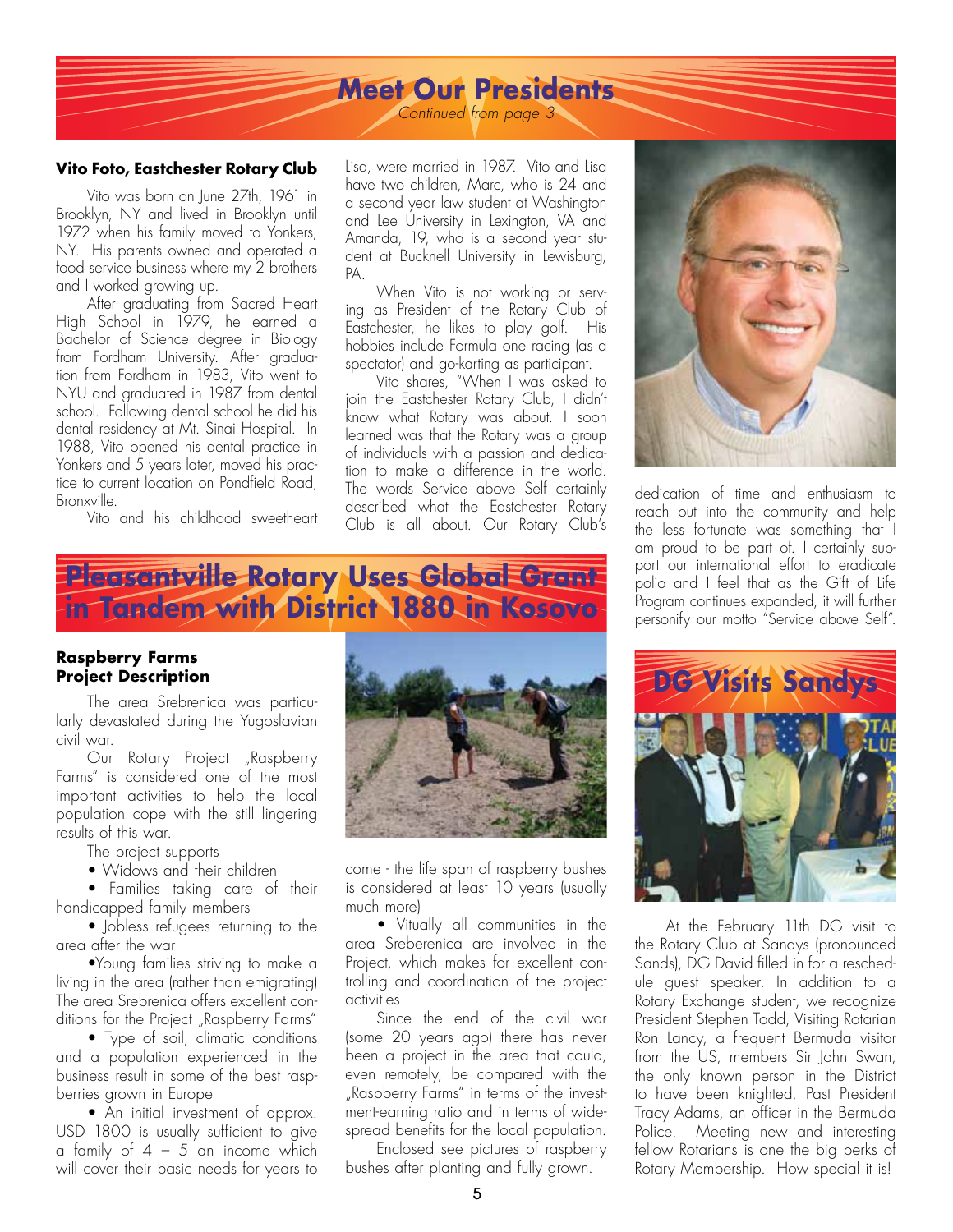# **The Leader Inside**

![](_page_5_Picture_1.jpeg)

#### *By Don Nelson, LCSW*

At the end of a recent presentation in NYC I gave the audience a two-tip take-away designed to prevent

*Don Nelson*

disagreements and fights from escalating in our personal and business life. Relationships with significant people in our lives need protection from hurtful comments that can fracture trust made in the grips of strong painful emotions.

Afterwards some people shared with me how they have tried to do this, sometimes with success and sometimes not. I was struck again by the fervor in which they spoke and how important a subject this is. Crucial in fact.

Here are the key questions:

How do we disagree without without sounding so disagreeable ?

And how do we argue or fight with someone close to us without having the conflict escalate ? (Note- any close ongoing relationship will have its differences. Tha's a given.)

Remember, we may not resolve the issue so quickly, but it's important to use strategies to protect the important relationship and not cause a breach in the trust.

Here are two tips to help disagree, argue or fight fair with each other:

1. Stay focused on the *specific current issue* that triggered the problem. Try to understand what might be going on now. Don't do what is called "gunnysacking" or having a "kitchen-sink" fight.

For example. If two parents are disagreeing about how to handle one of the children who acted out in school we *don't want to say* something like: "you always let him get away with things, like that time when we visited your folks and you didn't say anything" , or avoid: "your mother let you get away with things when you were a kid and now you're doing the same thing."

Another example of *what to avoid*  would be: "You don't say anything about her breaking the plate just like you didn't do anything about your drunken brother at our wedding" (10 years ago)

Note- Stay in the present and focus on what might have caused the problem and what can be done to make adjustments.

2. Speak from *personal reactions and feelings*, not from a critical-attacking mode.

For example. "When you don't get back to our clients/customers right away it worries me that we're going to lose them." That's better than saying: "You're lazy and don't care about getting back to people and it has to stop." Or avoid saying: "I don't trust that you'll get this project done on time. You always run over budget."

Another example of a better way to relate in a "fight" would be to say: "When you talk to me that way it makes me feel pushed away and I want to get out of here." (Note- That's better than trying to use logic to defend irrational criticisms or worse, attacking them back.)

Let's emphasize a closing important point. If we value an important relationship and wish for it to continue and flourish then we need to protect it. Every ongoing relationship will have it's bumps and rough patches. How we navigate those times is the key to our personal growth and the further development of our important relationships. Visit my website: *www.challengetheleaderinside. com* for other blogs and video clips with more tips on self-awareness and con-

![](_page_5_Picture_20.jpeg)

## **GREAT TRAINING FOR ALL INCOMING PRESIDENTS & AGs March 20-21**

Hanover Marriott, NJ *http://www.midnortheastpets.org* to register

![](_page_5_Picture_23.jpeg)

Each week, the Grotto Bay Resort prepares this printed menu for every Rotary member. Such a nice touch and dinner is only \$35 including wine. Not everything in Bermuda is expensive! Enjoy attending this meeting at our next "On to Bermuda" typically in October and meet President Donnie McLaughlin & President Elect Madeline Hayward.

![](_page_5_Picture_25.jpeg)

Watch this inspirational video and realize, while most of us cannot accomplish what we view, we can make our clubs stronger by focusing and planning membership development and training leaders. Rotarians are Awesome. *ht tp s://w w w.yo utub e.co m/e mb e d/ VWf8CXwPoqI*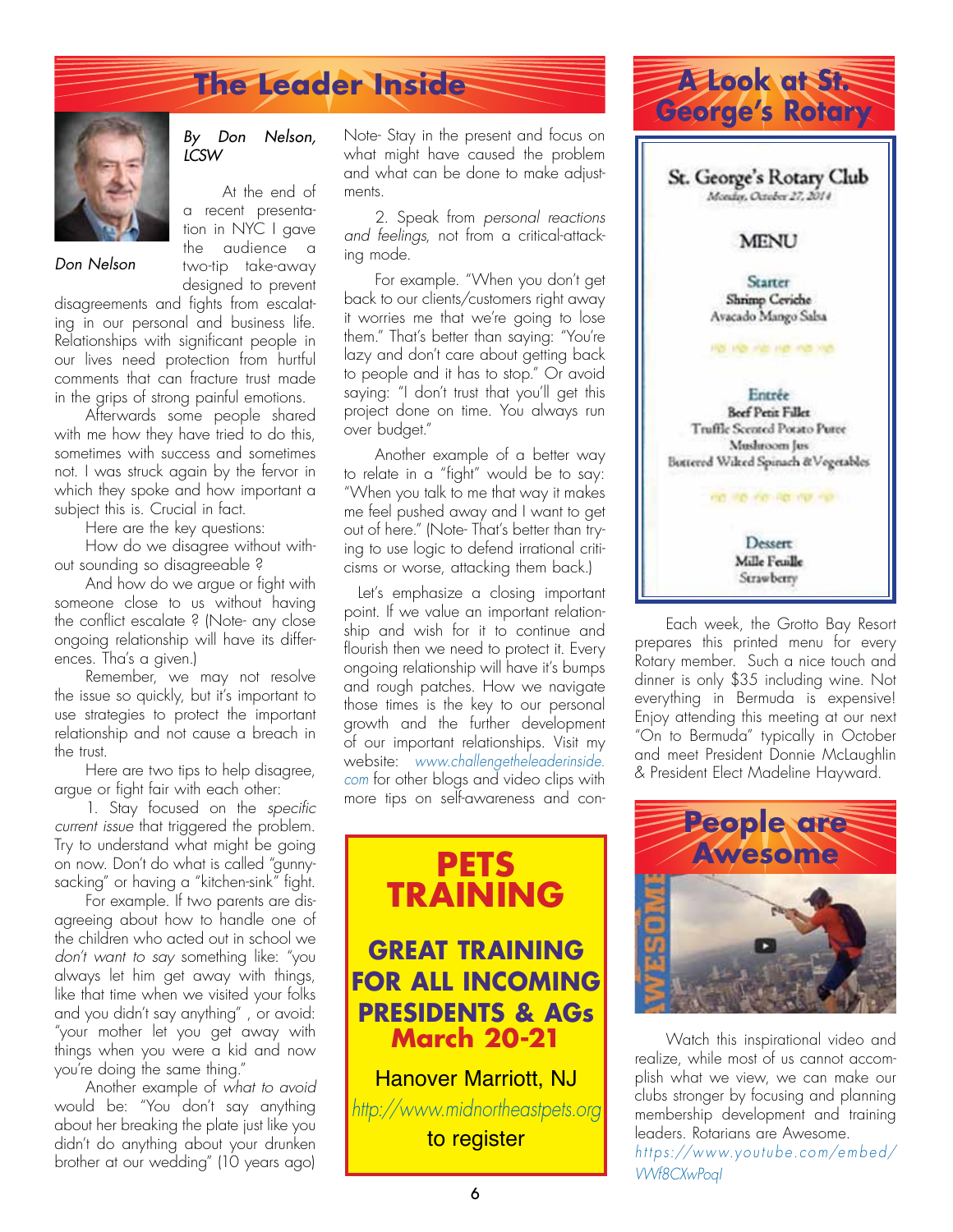## **Two District Rotarians Honored by Staten Island Chamber**

On February<br>25th. Rotarians

Bernard Del Rey, Mid-Island Rotary and Ron Victorio, Staten Island Rotary we honored at the Business Leadership Awards Breakfast.

Rotarians

![](_page_6_Picture_1.jpeg)

*Bernard Del Rey Ron Victorio*

Each year, selected leaders of the business community receive The Louis R. Miller Award. This award was named after Louis R. Miller who was a tireless community activist who view volunteering as a way of giving someone back to his neigh-

![](_page_6_Picture_4.jpeg)

bors. He was a longtime judge for the Staten Island Advance Women<br>of Achievement Achievement program. Miller believed in volunteering as a way to repay everyone for the love of America

he found after immigrating to America. The event was held at the The Excelsior **Grand** 

 Many District Rotarians attended this event including DG David Del Monte & DGE Marilyn Masiero to show support for our fellow Rotarians.

![](_page_6_Picture_9.jpeg)

The Seniors from around the entire Town of Cortlandt got all dressed up last week on February 18th to walk the "Red Carpet", be photographed and predict the winners of the Oscars televised on Sunday, February 22.

There were prizes for the best dressed woman, best dressed man and best dressed couple who walked the Red Carpet before entering the gold and black decorated Academy Welcome Center. Being handed a glass of sparkling cider in fluted glasses by a Rotarian, having a catered lunch from our local delicatessen Sarasota's, special desserts by Cortlandt Colonial Restaurant and watching the trailers of all the nominated films with popcorn provided by Regal Entertainment at Cortlandt Town Center. They all made their predictions on ballots provided for them by Cortlandt Rotary. The top three predictors will get tickets to go to the

local theaters to see a movie of their choice!

The Supervisor Linda Puglisi, stopped by to join us for lunch and address the group of almost 100 attendees. The Supervisor also provided a "sweet" farewell to each person attending in the form of 2 heart-shaped cookies decorated as a tuxedo and a red gown.

A glamourous time was had by one and all as they for next year's event!

![](_page_6_Picture_15.jpeg)

*Pictured (l. to r.): Team Captain Peg Caniff, LLS Candidate 2015 Man of the Year JT McFadden, LLS National Director of Philanthropy Laura Buckley and LLS 2011 Man of the Year Kevin Morgan from the Elmsford Rotary Club.*

JT McFadden is running for 2015 Man of the Year for the Leukemia and Lymphoma Society; he is the third District 7230 Rotary President to run following Eric Lebenson (Briaircliff) and Kevin Morgan ( Elmsford).

LLS has been able through the Man of the Year Event provide critical improvements to the quality of life for all blood cancer survivors. In fact thanks to these types of campaigns LLS has been able to change the survivor rate of childhood leukemia from 4% in 1955 to 91% today.

Help JT to reach his fundraising goal by clicking this link: *http://www. mwoy.org/pages/ctwhv/ctwhv15/jmcfadden*

![](_page_6_Picture_20.jpeg)

Stefan Jekel who participated in India's National Immunization Days same some years ago," Thomas explains. "Greatly touching to give these two vaccine drops into the little mouths of the kids. Absolutely enriching to see the thankfulness in the young mothers' faces. Very satisfying to realize in a major hospital with Polio patients near Delhi, that not a single patient was under age 25. Rotary's efforts pay out. India was once world's largest polio-endemic country. Today, India is officially off the list of endemic countries.

Former Rotary Ambassadorial Scholar and current member of the Rotary Club Metro New York City, Thomas Kraehenbuehl, had joined a multinational team of Rotarians to help vaccinating kids against Polio in